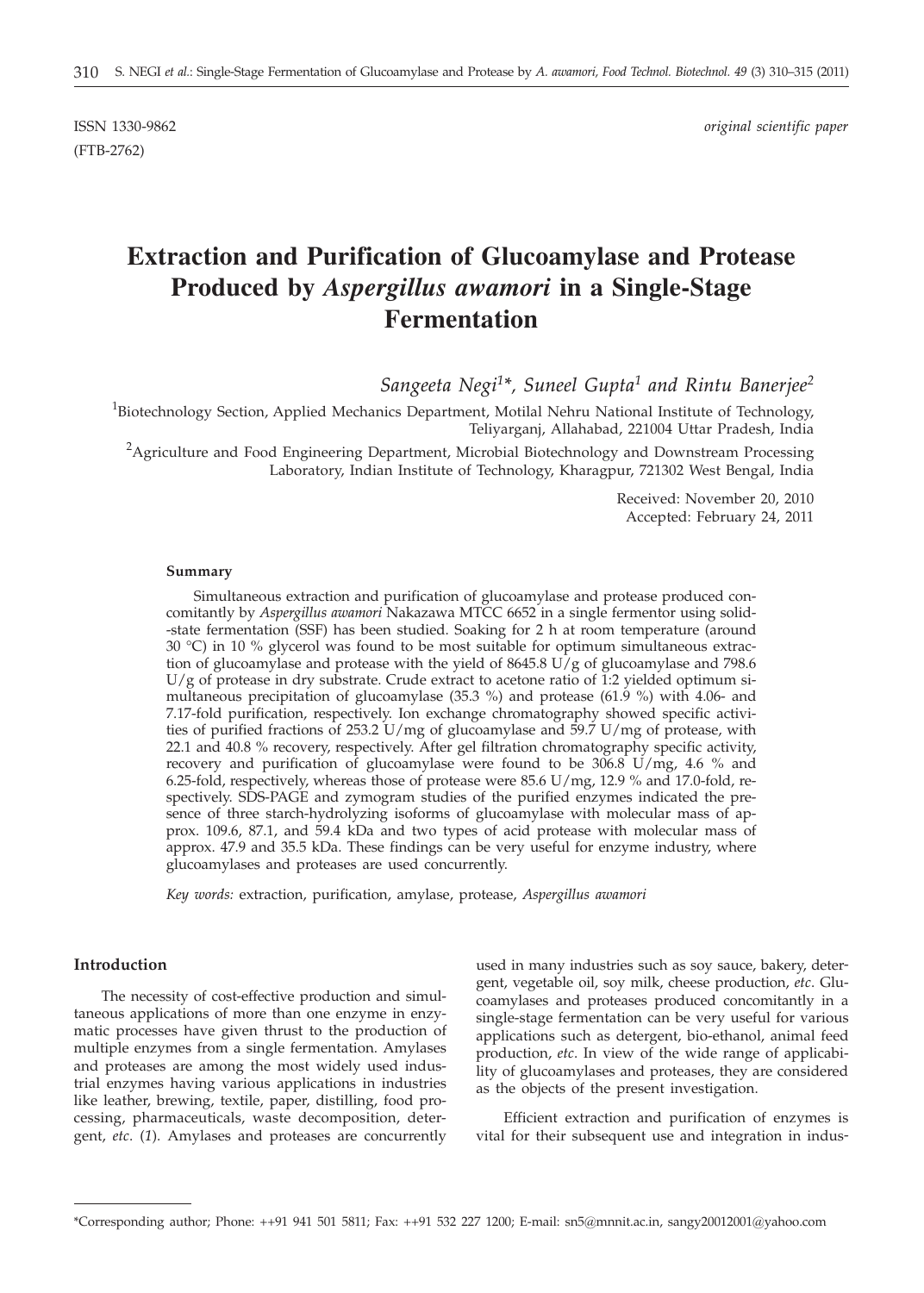trial processes. There are very few reports on the extraction and purification of glucoamylase and protease produced concomitantly in single-stage fermentation. In one such investigation of concurrent extraction and purification of multienzyme complex, Krishna and Chandrasekaran (2) reported the extraction of 32 800 U of  $\alpha$ -amylase, 380 U of protease and 90 U of cellulase from *B. subtilis* (*2*). Yang and Wang (*3*) reported the production of protease and amylase from *Streptomyces rimosus* TM-55, both in submerged as well as in solid-state fermentation (SSF). Production of multienzymes consisting of alkaline amylase and cellulase by mixed alkalophilic culture and their potential use in the saccharification of sweet potato have been studied by Zhang *et al.* (*4*). Optimization of the production of amylase and protease using evolutionary operation (EVOP) has been reported by Negi and Banerjee (*5*). Amylase and protease from *Streptomyces* species were purified by a combination of ion exchange chromatography and gel filtration, and characterized by Etok and Eka (*6*).

In the present study, glucoamylase and protease are produced concomitantly in solid-state fermentation. Various factors affect simultaneous extraction and purification of both glucoamylase and protease. Therefore, the aim of this study is to optimize various factors that affect the extraction and purification of glucoamylase and protease produced concomitantly in SSF by *A. awamori*, in order to obtain the best possible yield and purification of both enzymes simultaneously.

# **Materials and Methods**

## *Microorganism and strain maintenance*

A filamentous fungus *Aspergillus awamori* Nakazawa MTCC 6652, isolated from the soil at the Indian Institute of Technology, Kharagpur, India, was explored for the production of extracellular multienzymes protease and glucoamylase. *Aspergillus awamori* Nakazawa was maintained on 2 % malt extract agar slants. The microorganism was allowed to grow in these slants at 37 °C for six days for complete sporulation. It was stored at 4 °C for preservation.

# *Inoculum preparation*

For inoculum preparation, 25 mL of sterile distilled water were added to the slant grown on malt extract plate for six days at 37 °C and scraped with inoculating loop aseptically. This suspension having spore concentration of approx. 1.3·106 cells/mL was used as inoculum for subsequent fermentation.

## *Fermentation process*

Fermentation was carried out in a 500-mL conical flask containing 10 g of wheat bran soaked with 10 mL of salt solution. The medium was mixed properly, autoclaved, and inoculated with optimum spore suspension aseptically. Conical flasks were kept in a humidity chamber where temperature and humidity were maintained during fermentation.

## *Extraction process*

After the fermentation was completed, the fermented substrate was soaked with water and other solutions for extraction of the enzymes. Filtration was done through a cotton cloth and maximum amount of extract was collected. The extract was centrifuged at 9780×*g* to remove the spores and other insoluble particles. The supernatant was kept at 4 °C for the assay of the enzymes.

# *Solid-state fermentation*

A mass of 10 g of wheat bran soaked in 60 mL of Czapek-Dox (containing in  $g/L$ : NaNO<sub>3</sub> 2.5, KH<sub>2</sub>PO<sub>4</sub> 1.0,  $MgSO<sub>4</sub>·7H<sub>2</sub>O$  0.5, KCl 0.5) was mixed, autoclaved, then inoculated with optimum number of spores and incubated for four days at 37 °C and 85 % humidity. Fermentation was conducted under various experimental conditions (*5*).

# *Glucoamylase assay*

Glucoamylase activity was measured following the Bernfeld method (*7*). One unit of enzyme activity was defined as the amount of enzyme that released one  $\mu$ mol of glucose as the reducing sugar in one minute under the assay conditions.

#### *Protease assay*

Protease activity was measured by caseinolytic method (*8*). One unit of enzyme was defined as the amount of enzyme that liberated peptide fragments equivalent to 1 mg of bovine serum albumin (BSA) under the assay conditions.

# *Extraction*

Optimal extraction conditions were achieved by optimizing different parameters such as solvent selection, volume fraction of the solvent, soaking time, temperature, *etc.* by varying one parameter at a time while keeping the others constant. Fermented substrate was soaked with one of the solvents, and then filtered using cheese cloth to collect the extract. The extract was then centrifuged at 10 000×*g* to remove the insolubles, and the supernatant was stored at 4 °C.

#### *Solvent selection*

Various solvents such as water, 0.1 M phosphate buffer (pH=6.5), 10 % aqueous mixture of glycerol, ethanol, salt solution, and acetone were used to determine their effect on the extraction of glucoamylase and protease. During experiments, glycerol was found as the most suitable solvent for optimum simultaneous extraction of glucoamylase and protease, hence, different volume fractions of glycerol were tested further to determine the best fraction for optimum extraction efficiency.

# *Optimization of soaking time and temperature*

Optimum soaking time was determined by incubating the fermented biomass for the time period ranging from 30 min to 3 h, keeping other parameters at optimum level. Similarly, the best temperature for optimum extraction of both enzymes simultaneously was ascertained by conducting the experiments at 15, 30, 40 and 50 °C while keeping the other parameters at optimum level.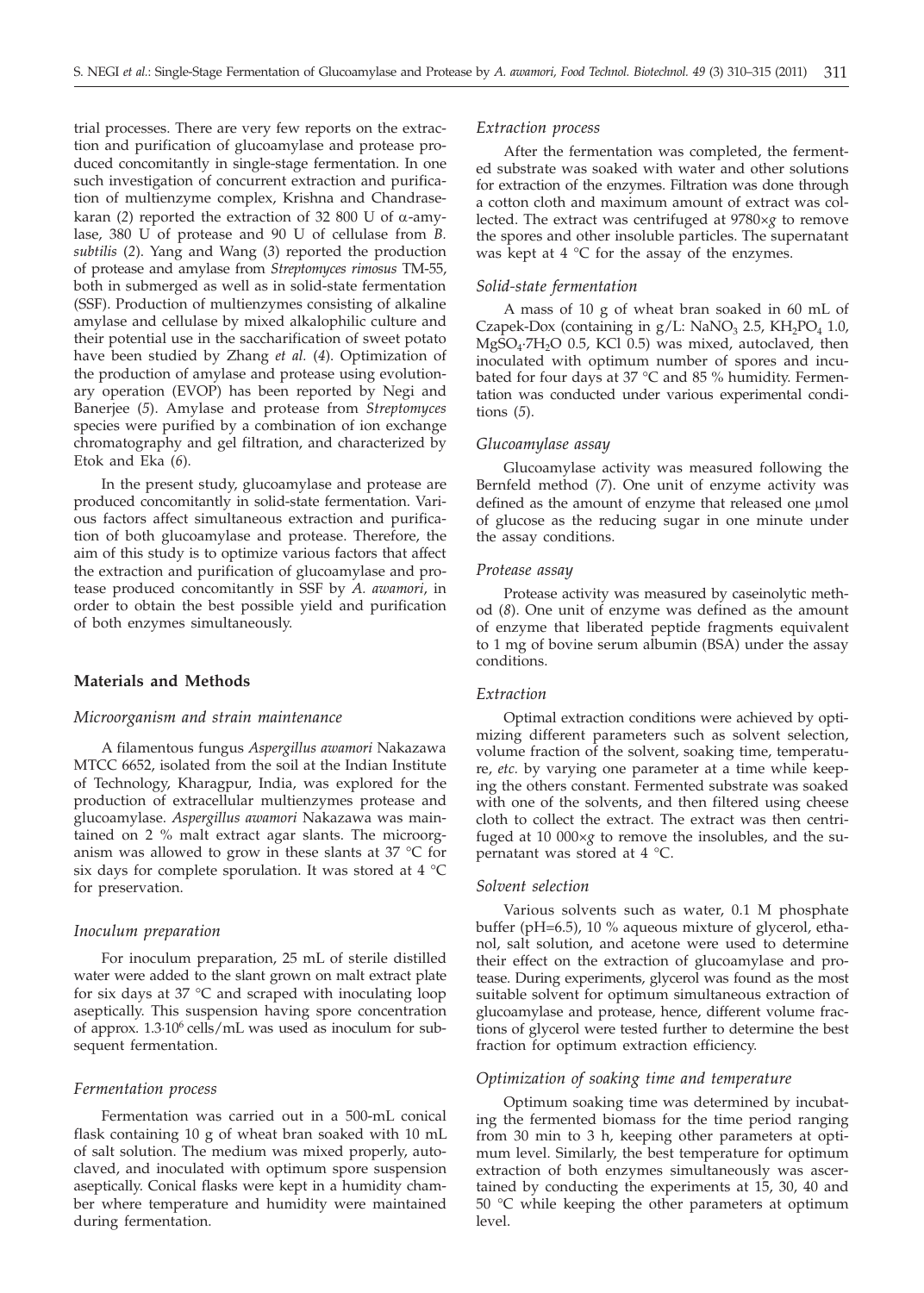# *Purification*

Crude extract of glucoamylase and protease, obtained under optimal conditions, was further concentrated and purified by following the conventional methods of downstream processing such as acetone precipitation, ion exchange chromatography and gel filtration chromatography (GFC).

## *Acetone precipitation*

Precipitation of glucoamylase and protease was carried out at 4 °C using acetone. Crude extract to acetone ratio was varied from 1:0.5 to 1:4 (by volume) to determine the amount of acetone required for optimum precipitation of glucoamylase and protease simultaneously.

Complete precipitation of both enzymes took about one hour, after which the precipitate was centrifuged at 10 000×*g* at 4 °C for 30 min. The precipitated enzymes were then collected, concentrated and suspended in Tris- -HCl buffer (0.05 M, pH=6.5). Purification of the concentrated enzymes was carried out by ion-exchange chromatography and followed by gel filtration chromatography.

## *CM Sephadex ion exchange chromatography*

A mass of 5 g of the treated CM Sephadex powder was loaded in a column (20×2 cm) and equilibrated with Tris-HCl buffer (10 mM, pH=6.5). Then, 2 mL of the concentrated enzyme extract were loaded in the column. Subsequently, buffer (50 mM) at pH=7.0 was passed to wash off the unbound protein. After washing the column properly, 1 M sodium chloride salt gradient was added continuously and the active fractions of glucoamylase and protease were collected, pooled for specific activity and further purified by gel filtration chromatography.

# *Gel filtration chromatography*

The glucoamylase fraction isolated using the ion exchange chromatography was further concentrated to 1 mL by dialyzing against 4 M sucrose solution and loaded on the gel filtration column equilibrated with acetate buffer, pH=4.0. The elution was done in 50 mM acetate buffer and the active fractions were collected. Similarly, partially purified, concentrated and dialyzed protease fractions were loaded to gel filtration column eluted with 50 mM Tris-HCl at pH=6.5.

# *Determination of molecular mass of protease by GFC*

The relative molecular mass of glucoamylase and protease was determined by GFC using a calibration curve plotted on semi-log graph paper between the log of molecular mass and relative mobility of standard proteins: phosphorylase b (185 kDa), bovine serum albumin (67 kDa), lysozyme (14 kDa), cytochrome c (12.6 kDa), determined with respect to blue dextran  $(M_r=2000 \text{ kDa})$ .

## *Molecular mass determination through SDS-PAGE*

The active fractions of amylase and protease collected after gel filtration were pooled, dialyzed and concentrated against 4 M sucrose solution and subjected to SDS-PAGE to get the accurate molecular mass using the standard markers: phosphorylase b (97 kDa), albumin (66 kDa), ovalbumin (45 kDa), carbonic anhydrase (30 kDa), trypsin inhibitor (20.1 kDa) and  $\alpha$ -lactalbumin (14

kDa). The electrophoresis was carried out by using 10 % (by mass per volume) running gel and 3 % (by mass per volume) stacking gel. A plot of the log of molecular mass and relative mobility of the standard markers in SDS-PAGE was used to estimate the molecular mass of the enzymes.

Activities of glucoamylase and protease isoforms were further studied through zymogram study by incubating the gel obtained after SDS-PAGE in the starch and casein solution overnight.

# **Results and Discussion**

A number of factors such as the type of solvent, solvent fraction, soaking time, temperature, *etc*. affect the extraction of enzymes from the fermented mass (*9,10*). Hence, the effects of different parameters on the extraction efficiency have been studied to optimize it. Effects of different solvents on extraction efficiency indicate that both glucoamylase and protease were leached out at their maximum level in glycerol solution (Fig. 1). Therefore,



**Fig. 1.** Effect of different solvents on the extraction of glucoamylase and protease

glycerol solution was considered as the most suitable solvent for optimum extraction of both enzymes simultaneously and it was used for further investigation. Lower dielectric constant of glycerol probably helped in improving the interaction between the enzyme and glycerol, leading to better extraction. Organic solvents have often been reported as the most suitable solvent for the extraction of enzymes (*11*). Furthermore, 10 % glycerol solution yielded maximum amylase as well as protease extraction (Fig. 2). At lower fractions, hydroxyl group of the glycerol



**Fig. 2.** Effect of glycerol fraction on the extraction of glucoamylase and protease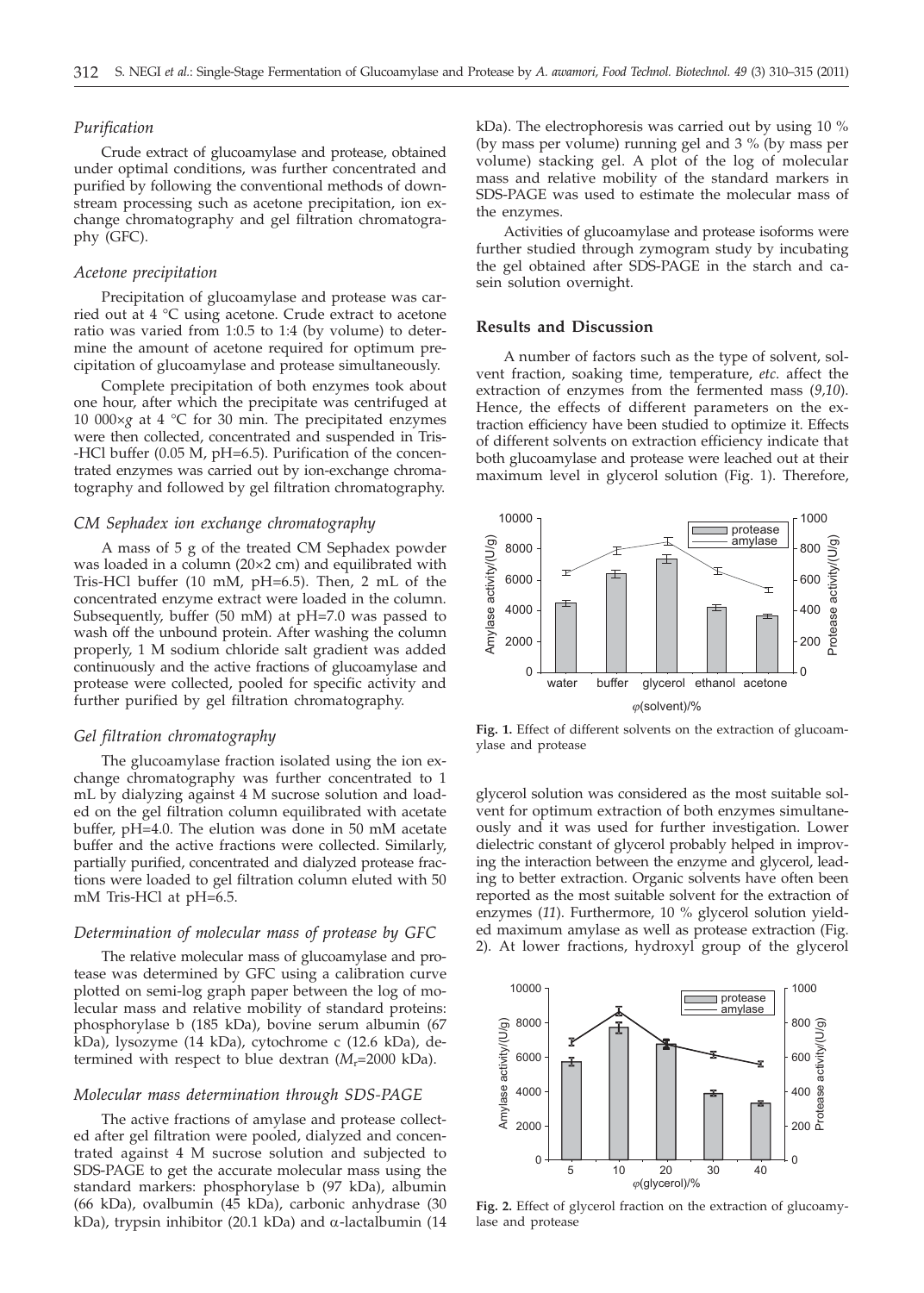was more likely to form hydrogen bond with the protein molecules, giving better stability to the enzyme molecules (*10*).

Two hours of soaking was found sufficient for optimum extraction of both enzymes simultaneously (Fig. 3).



**Fig. 3.** Effect of soaking time on the extraction of glucoamylase and protease

Extraction of protease at 30 °C was found to be maximum, whereas optimum amylase extraction was obtained between 30 and 40 °C (Fig. 4). At higher temperatures enzymes might become denatured, causing the fall in the enzyme activity (*9*). Room temperature was found to be optimal for simultaneous extraction of glucoamylase and protease. Therefore, extraction for further investigations



**Fig. 4.** Effect of temperature on the extraction of glucoamylase and protease

was carried out at room temperature (around 30 °C). Activities of glucoamylase and protease in crude extract were found to be 760.9 and 82.8 U/mL, respectively (Table 1).

Precipitation is one of the fundamental methods of recovery and purification of proteins. Both glucoamylase and protease were precipitated with acetone at  $4 \degree C$ , which resulted in better enzyme recovery compared to other precipitating agents like ethanol and  $(NH_4)_2SO_4$ . Crude extract to acetone ratio of 1:2 was found to be most suitable for the optimum precipitation of glucoamylase and protease simultaneously (Table 1). Precipitation of other unwanted proteins at higher ratio of acetone (1:2 and higher) might be the reason for the decrease in specific activities of glucoamylase and protease. After acetone precipitation, activities of glucoamylase and protease were found to be 2670 U/mL with 35.3 % recovery and 513 U/mL with 61.9 % recovery, respectively (Table 2).

Ion exchange chromatography is the most widely used chromatographic technique for purification of biological products. This technique is very powerful and offers high capacity relative to other types of chromatography. Therefore, in the present work a cationic exchanger (CM Sephadex) was employed. Better results were obtained when the elution was carried out by 0.5 M NaCl solution. Chromatograms shown in Figs. 5 and 6 show single peaks representing amylase (fraction numbers 7 to 13) and protease (fraction numbers 4 to 9) activity, respectively. After ion exchange chromatography, 22.1 % of glucoamylase and 40.8 % of protease were recovered with 5.16- and 11.9-fold purification, respectively. Specific activities of purified glucoamylase and protease after this stage were found to be 253.2 and 59.7 U/mg, respectively (Table 2).

Gel filtration chromatography was chosen for further purification of samples from the excess salt and to sort them out according to their molecular size. Wanderley *et al.* (*12*) used this technique for the purification of glucoamylase produced by *Cryptococcus flavus*. Mohamed *et al.* (*13*) purified glucoamylase using gel filtration and SDS-PAGE. Minami and Kilikian (*14*) characterized glucoamylase of *A. awamori* by size-exclusion chromatography. After gel filtration chromatography, 4.6 % glucoamylase with 6.25-fold purification and 12.9 % protease with 17.0-fold purification was recovered (Table 2).

Table 1. Effect of enzyme to acetone ratio on fold purification of amylase and protease

| $\psi$ (crude<br>enzyme:<br>acetone) | $\gamma$ (protein)<br>mg/mL | Activity<br>U/mL |          |         | Specific activity | Increase in activity<br>$\%$ |          |  |
|--------------------------------------|-----------------------------|------------------|----------|---------|-------------------|------------------------------|----------|--|
|                                      |                             |                  |          |         | U/mg              |                              |          |  |
|                                      |                             | Amylase          | Protease | Amylase | Protease          | Amylase                      | Protease |  |
| 1:0                                  | 16.50                       | 760.9            | 82.8     | 46.1    | 5.02              | 100.0                        | 100.0    |  |
| 1:0.5                                | 8.75                        | 1010.6           | 164.9    | 115.5   | 18.85             | 132.8                        | 199.2    |  |
| 1:1.0                                | 10.20                       | 1711.5           | 180.5    | 167.8   | 17.70             | 224.8                        | 218.0    |  |
| 1:1.5                                | 13.50                       | 2438.0           | 408.0    | 180.6   | 30.22             | 320.4                        | 492.7    |  |
| 1:2.0                                | 14.25                       | 2670.0           | 513.0    | 187.4   | 36.00             | 350.9                        | 619.6    |  |
| 1:2.5                                | 14.60                       | 2364.4           | 452.1    | 161.9   | 30.97             | 310.7                        | 546.0    |  |
| 1:3.0                                | 14.12                       | 1898.0           | 258.0    | 134.4   | 18.28             | 249.4                        | 311.7    |  |
| 1:3.5                                | 13.10                       | 1508.0           | 178.6    | 115.1   | 13.63             | 198.2                        | 215.7    |  |
| 1:4.0                                | 11.92                       | 720.0            | 67.5     | 60.4    | 5.66              | 94.6                         | 81.5     |  |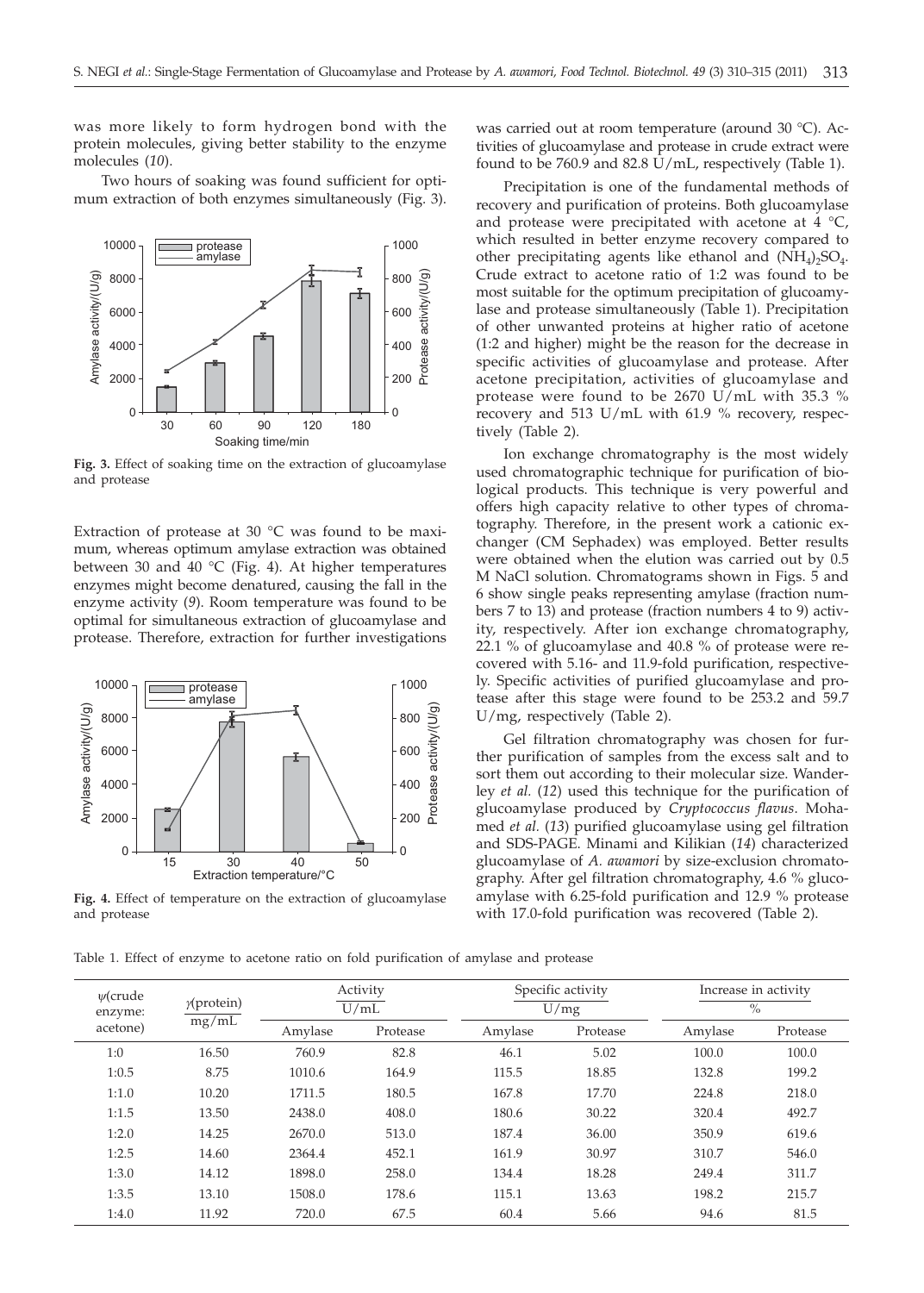| Purification                   | V/mL | $m$ (total<br>protein) | Total activity |      | Specific activity<br>U/mg |       | Recovery<br>$\%$ |       |      | Purification<br>fold |  |
|--------------------------------|------|------------------------|----------------|------|---------------------------|-------|------------------|-------|------|----------------------|--|
| step                           |      | mg                     | Amy            | Pro  | Amv                       | Pro   | Amv              | Pro   | Amv  | Pro                  |  |
| Crude filtrate                 | 20   | 330.0                  | 15218          | 1656 | 46.1                      | 5.02  | 100.0            | 100.0 | 1.00 | 1.00                 |  |
| Acetone                        | ∍    | 28.5                   | 5340           | 1026 | 187.4                     | 36.00 | 35.3             | 61.9  | 4.06 | 7.17                 |  |
| Ion exchange<br>chromatography | 20   | 13.3                   | 3367           | 675  | 253.2                     | 59.70 | 22.1             | 40.8  | 5.16 | 11.90                |  |
| Gel filtration                 | 16   | 2.3                    | 705            | 214  | 306.8                     | 85.60 | 4.6              | 12.9  | 6.25 | 17.00                |  |

Table 2. Purification profiles of glucoamylase (Amy) and protease (Pro)



**Fig. 5.** CM-Sephadex ion exchange chromatogram of amylase



**Fig. 6.** CM-Sephadex ion exchange chromatogram of protease

Fig. 7 shows three peaks of amylase indicating three isoforms of glucoamylase synthesized by *Aspergillus awamori* Nakazawa, whereas Fig. 8 shows two types of protease. Glucoamylase isoforms present in the elution volume of 46.9 to 61.8 mL had a significant activity, whereas other two peaks had a very low activity. There are many other reports mentioning that glucoamylase from *Aspergillus* sp. exists in two to four isoforms, which vary from species to species (*15*). The chromatogram of purified protease indicated two types of proteases, confirmed by two peaks in GFC in close vicinity. SDS-PAGE of the samples collected after ion exchange chromatography also showed two bands and confirmed caseinolytic activity and homogeneity of purified protease.



**Fig. 7.** Sephadex G-100 gel filtration chromatogram of amylase



**Fig. 8.** Sephadex G-100 gel filtration chromatogram of protease

Molecular mass (*M*r) determination by GFC indicated three glucoamylase isoforms with *M*<sup>r</sup> of 100, 84 and 61 kDa, and two proteases with  $M_r$  of 41 and 28 kDa, approximately. Using SDS-PAGE, molecular mass of the enzymes was estimated to be 109.6, 87.1 and 59.4 kDa for glucoamylases and 47.9 and 35.5 kDa for proteases. Selvakumar *et al*. (*16*) reported the purification of four different forms of glucoamylases having apparent molecular mass of 112, 104, 74 and 61 kDa produced by *Aspergillus niger,* grown on wheat bran in solid cultures. Tunga *et al.* (*17*) reported the purification of an extracellular alkaline serine protease produced by *Aspergillus parasiticus* in solid-state fermentation with the molecular mass of protease of 23 kDa estimated by SDS-PAGE.